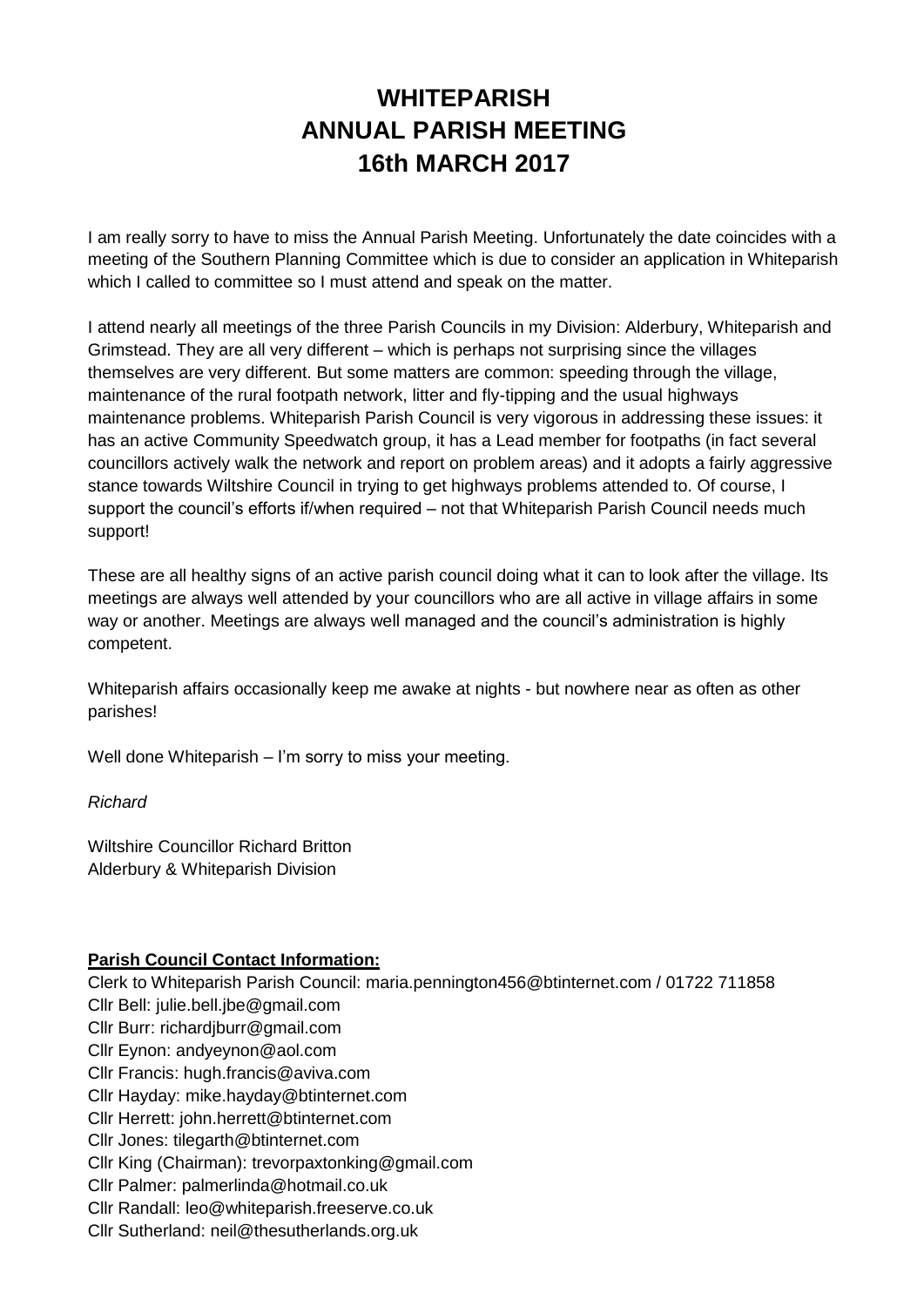## **Finance Committee**

The committee has responsibility for overseeing the financial aspects of the Parish Council including providing proposals for the annual Budget.

The Budget for the year starting April 2017 shows a significant increase of £9,300 comprised of:

- £5,000 election expenses as advised and requested by Wiltshire Council
- £1,200 projected maintenance for the football pitch, the skateboard ramp & hoop and the village benches
- £2,600 estimated cost of two new Noticeboards (improved quotes continue to be sought)
- £500 impact of inflation on costs e.g. insurance, audit expenses

The Finance Committee considered an increase in the Parish Precept to cover all these additional expenses but decided to only recommend a small increase of 3.8% - which translates as an increase of £1.50 for the whole year on a band D house. This compares to an average Parish Precept increase of 9.35% across the whole county.

#### **Planning**

The Parish Council continues to consider at Parish Council meetings every application for development within the Parish. These are primarily considered in the context of the planning requirements under the Wiltshire Core Strategy but also where relevant those for the New Forest since part of Whiteparish is within the New Forest National Park. We welcome contributions from members of the public in writing, email or in person at our meetings, as this will help to inform us when making our decision.

Over the past 12 months for Whiteparish there have been 40 planning applications to consider and there were also 10 applications for tree works.

#### **Environment, Transport and Highways**

Wiltshire Council have re-introduced the parish steward scheme and you may have seen our steward working in the village, his distinctive green and yellow vehicle cannot be missed! He carries out minor highways works which are set for him by the Parish Council, and as he gets to know Whiteparish he also undertakes tasks as he identifies them. If you become aware of aspects of highway maintenance that will improve the safety and environment of our village please inform the Clerk. Works he can carry out include maintenance on roads (minor potholes), pathways, verges (highway strimming) and drainage areas. The steward is allocated to us for one day a month and over the winter he has worked hard clearing the leaves off the footpath and layby by the Church, along the pseudo footpath as well as clearing and cleaning road signs, clearing of small grips, culverts and road gully tops. There are no visits scheduled during May as parish stewards will be engaged in safety related activities such as clearing grass around sight-lines at junctions.

The 20mph speed limit in Common Road is now in operation and a metro count has been undertaken within the 20mph limit of Common Road which has indicated that Common Road is eligible as a Community Speedwatch area but more volunteers are needed in order to effectively cover all the locations.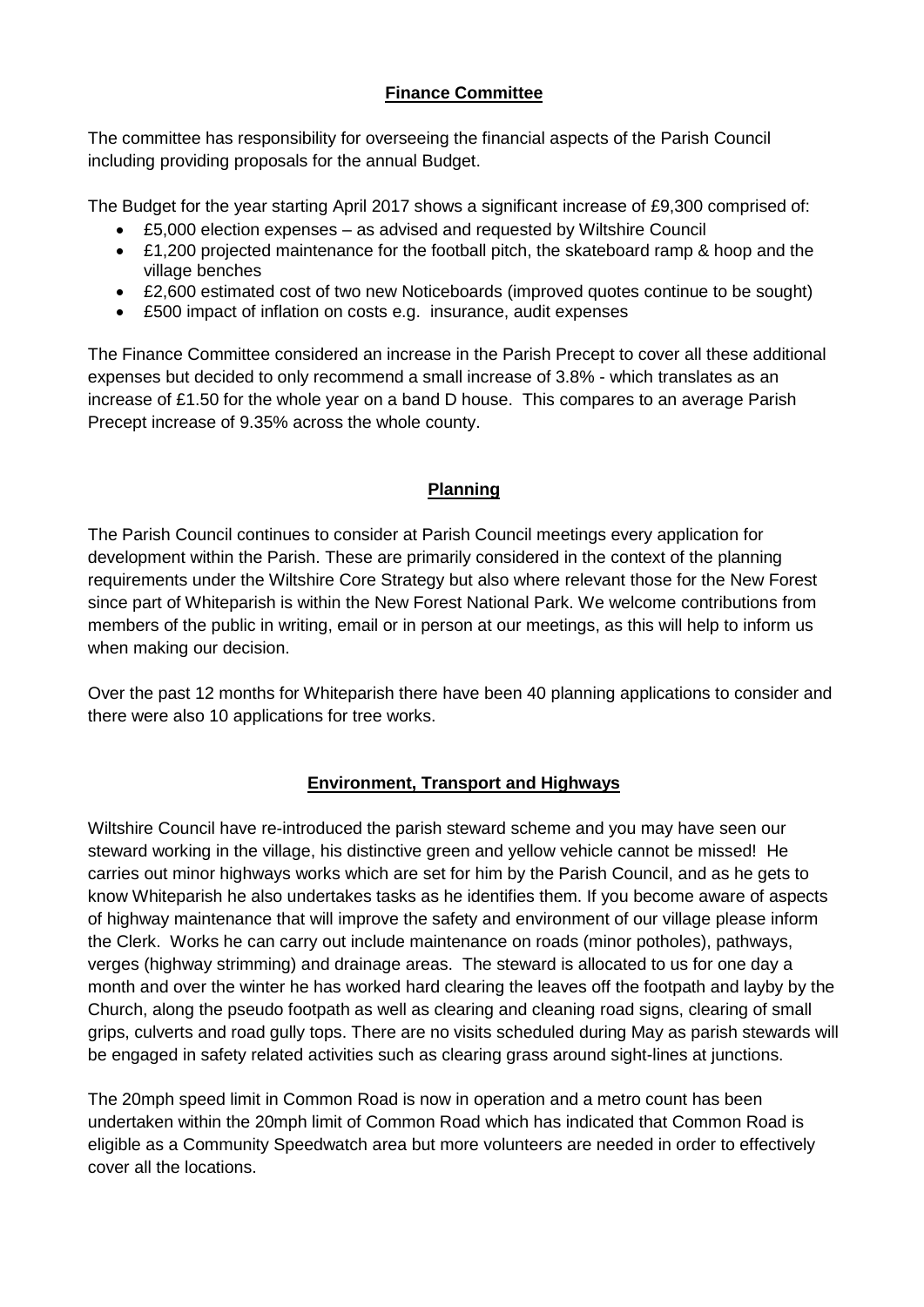Further to requests from residents the Parish Council has continued to look into village concerns regarding traffic management in The Street (A27). Various concerns have been raised regarding traffic speed, size of vehicles, courtesy of drivers and the risk to pedestrians particularly those walking to and from the school and using Whiteparish Village Store. In the past 3 years traffic surveys in The Street have indicated that the number of heavy goods vehicles are low and that even if a weight restriction were placed on commercial vehicles, the majority of the vehicles would still be allowed to use The Street as they are buses, farm vehicles or HGVs travelling to or from local businesses. The Wiltshire Council Senior Traffic Engineer has visited Whiteparish on several occasions and we have asked the Engineer to consider a traffic light system along the Street to include the village end of Common Road, highways engineering to provide calming measures or to produce a 'Give way to oncoming vehicles' system, a pedestrian crossing by the village shop and bollards along the pavement. All of these might be possible but Wiltshire Council has advised they do not have the budget therefore it would require considerable financial outlay from the Parish Council and all would result in significant loss of parking for residents and passing custom for the Village Shop. Discussions with members of the public at the Parish Council meetings have indicated that all feel that the presence of parked cars along The Street does provide a significant deterrent to speeding cars and that the loss of parking and risk of loss of trade to the shop means that we should not proceed to investigate these options further at this time.

Wiltshire Council has confirmed that it is the council's policy not to introduce 20mph speed limits on 'A' class roads. In accordance with this policy it is not possible to introduce a 20mph speed limit on the A27 in Whiteparish. However, it has been indicated that a 20mph speed limit may, in exceptional circumstances only, be considered for an 'A' class road. Those circumstances are considered to be a busy 'A' class road in an urban town centre environment with high numbers of vulnerable road users (such as pedestrians and cyclists). Wiltshire Council advise that it is considered that such circumstances do not exist in respect of the A27 in Whiteparish and if such a speed limit were to be implemented that there would need to be a reduction in the number of car parking spaces in The Street, and as such a 20mph speed limit will not be introduced.

The Parish Council submitted a report to the Community Area Transport Group (CATG) regarding issues of ice at the junction of Miles Lane and the A27. This is continuing to be investigated by Wiltshire Council who have also now advised us that Miles Lane will be put forward for the Velocity Patching programme. Land owners are being reminded to keep their ditches clear in order to prevent excessive water build up with inadequate drainage.

The condition of our narrow lanes is not helped by the larger vehicles used within local farming operations that are continually overrunning the edges of the road and damaging the verges and edges and thereby further weakening the structure of the road.

Further to the Wiltshire Council Passenger Transport Review 2016 to date no further changes have been made to the X7 and X7R buses servicing Whiteparish.

The Mobile Library continues to have visits to Ashmore Close as follows:

- Thursdays 10.35am 11.05am: Apr 6, May 4, June 1, June 29, July 27
- $\bullet$  Saturdays 11.45am 12.15pm: Apr 22, May 20, Jun 17, July 15

Wiltshire Council continue to make budget constraints and therefore more pressure is being placed on local parish councils to cover areas which Wiltshire Council will not.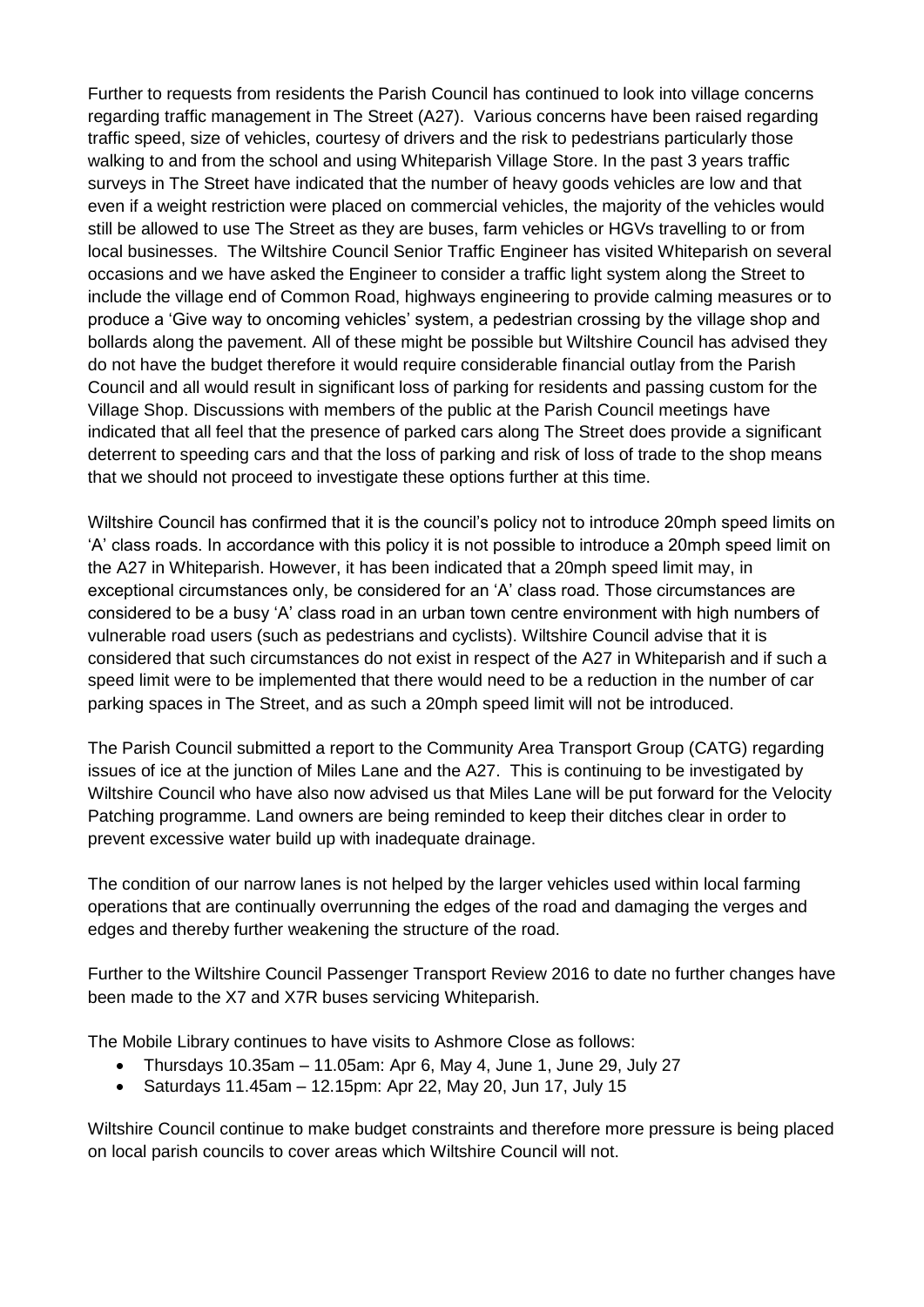### **Rights of Way**

There are over 30 Rights of Way (footpaths and bridleways) throughout the Parish. These range from the short paths within the village itself which are no doubt familiar to most villagers, to the longer routes up to Pepperbox and Dean Hill and to the east to the Sherfield English/County boundary. It is easy to combine these paths into circular walks through and around the village. A map showing all these paths is attached.

A Parish Councillor inspects all these Rights of Way at least once a year to ensure there are no problems such as blockages or broken stiles or gates. We contact the land owner where problems do occur as they are responsible for ensuring that there are no obstructions to the paths across their land. We are grateful to those land owners who maintain their paths without prompting!

As a consequence of budget cuts, Wiltshire Council no longer undertakes improvements to Rights of Way nor clearance work. It will however provide new gates and clearance equipment if the manpower is provided by volunteers. So our village paths will now only be maintained if enough villagers volunteer to help. Path 26 was cleared on this basis by a small volunteer group last year with help from the River Bourne Community Farm who provided the strimmer. Similarly we are currently in contact with New Forest National Park as they have offered to provide new gates to replace broken stiles along path 5 (parts of paths 4, 5, 6 are in the National Park). If you are able to join the volunteer group to help install these gates or undertake other work to keep our paths maintained please contact Councillor John Herrett.

Rights of Way in the countryside are inevitably prone to becoming overgrown if they are not used regularly. Please make full use of this free local amenity and if you do come across a problem report it to Councillor Richard Burr or the Parish Clerk.

#### **New Forest National Park, Consultative Panel**

The Panel is made up of representatives from local interest groups, local authorities and every Parish Council within the National Park Area. The majority of time is spent sharing issues that affect some or all of the areas within the National Park. During the last year, these have included:

- The need to protect the tranquillity of the National Park and how noise from unofficial campsites, traffic and drones can be mitigated or even avoided.
- The damage caused by increased persistent parking on verges usually close to domestic properties and measures to prevent and/or mitigate any damage.
- Continued issue of dog mess, especially around popular car parks and the incidence of dog mess collected into a bag – and then hung on a nearby tree or bush!
- Ongoing measures to protect wildlife, flora and fauna including continued education of people who live in, near or use the National Park.

There are also regular meetings of Parish Councillors and the National Park Authority to ensure that information is exchanged in both directions.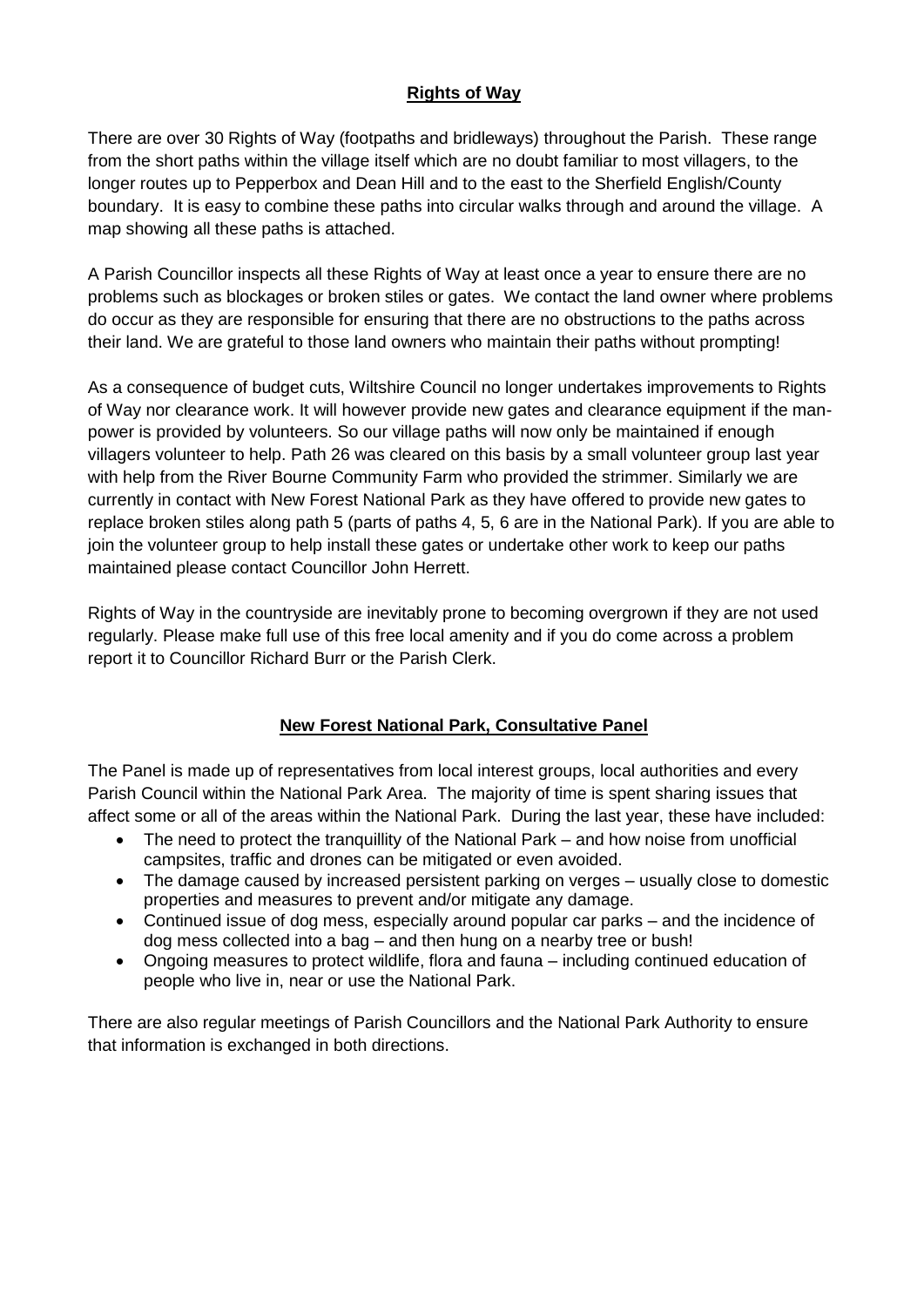## **Community Speedwatch**

The Whiteparish Community Speedwatch (CSW) team volunteers have been in action since February 2014. We are one of over 135 teams operating across Wiltshire. The team now operates at four speed check sites, nominated by Wiltshire Police after road speed tests. Three are on the A27 within the 30 mph limit, the other is in the 40mph zone to the east of the village on the A27.

Whiteparish now shares the speed device with Landford only, instead of with Landford and Alderbury. This means we have the speed device more frequently and for longer periods. As a result 11,175 vehicles have been measured this year compared with 8,455 in 2014 and 8,831 last year. Of these 398 (3.6%) were recorded as speeding (36 plus mph within the 30 limit or 47 mph plus within the 40 mph limit); this is well down on last year's figure of 497 (5.6%). Vehicles measured at excessive speeds (45mph plus in the 30 limit or 60mph plus in the 40 limit) totalled 43 (0.4%) this year, again down on the 58 (0.7%) reported last year.

The CSW objective is to reduce the speed of traffic within Whiteparish by raising awareness and educating drivers. Statistics gathered indicate that the Whiteparish scheme is continuing to reduce overall traffic speed in the village as the overall annual ratio of speeders has declined year on year.

| 2014                         |       |                      |       |      |                     |         |         |         |                 |        |
|------------------------------|-------|----------------------|-------|------|---------------------|---------|---------|---------|-----------------|--------|
|                              |       | February March/April | Mav   | June | July/August October |         | Nov/Dec | Januarv | <b>February</b> | Annual |
| <b>Reported for Speeding</b> | 13.5% | 10.1%                | 9.90% | 9.6% | 4.1%                | 5.8%    | 4.8%    | 3.4%    | 5.5%            | 6.59%  |
|                              |       | February March/April | Mav   | June | July/August         | October | Nov/Dec | Januarv | February        | Annual |
| <b>Excessive Speeding</b>    | 1.9%  | 1.2%                 | 1.44% | 1.5% | 1.1%                | 0.6%    | 0.5%    | 0.3%    | 0.3%            | 0.82%  |

| 2015                         |       |      |           |               |      |      |      |                                              |        |
|------------------------------|-------|------|-----------|---------------|------|------|------|----------------------------------------------|--------|
|                              | April | Mav  | June/July | <b>August</b> |      |      |      | September November December January/February | Annual |
| <b>Reported for Speeding</b> | 8.7%  | 4.3% | 5.1%      | 6.7%          | 2.8% | 5.2% | 5.9% | 6.5%                                         | 5.6%   |
|                              | April | Mav  | June/July | <b>August</b> |      |      |      | September November December January/February | Annual |
| <b>Excessive Speeding</b>    | 0.7%  | 0.5% | 1.0%      | 0.8%          | 0.2% | 0.6% | 0.8% | 0.7%                                         | 0.7%   |

| 2016                         |           |          |      |                  |         |          |         |          |        |
|------------------------------|-----------|----------|------|------------------|---------|----------|---------|----------|--------|
|                              | April/May | May/June | Julv | August/September | October | November | Januarv | February | Annual |
| <b>Reported for Speeding</b> | 3.8%      | 3.3%     | 4.2% | 3.7%             | 4.4%    | 2.8%     | 3.2%    | 4.3%     | 3.6%   |
|                              | April/Mav | Mav/June | Julv | August/September | October | November | Januarv | February | Annual |
| <b>Excessive Speeding</b>    | 0.7%      | 0.1%     | 0.4% | 0.5%             | 0.5%    | 0.4%     | 0.0%    | 0.5%     | 0.4%   |

This is an encouraging sign that traffic is slowing through the village.

We have added a few new volunteers over the course of the year, unfortunately some volunteers are no longer able to help us so we need more active volunteers. Wiltshire police experience is that traffic speed will rise again if activity is not maintained. Furthermore it has become clear that police activity will gravitate to areas where a CSW team is active as they can use the data gained to maximise their own results. The Parish Council has received frequent pleas for action on cars speeding through the village. Whilst the existence of a Community Speed Watch is no guarantee of any action by higher authorities on this issue, it appears that no action would be considered if there is no Community Speedwatch in place. It was for this reason that the scheme was introduced to Whiteparish. We need more volunteers for the effective running of the team. If we cannot keep an active team operating we will endanger the great support we have been getting from Wiltshire Police in helping to control speed in the village. **Example the Contact Mike Hayday Mike Hayday** (**Contact Mike Hayday Contact Mike Hayday** (**Contact Mike Hayday** (**Contact Mike Hayday** (**Contact Contact Mike Hayday** (**Contact Contact A)** (**Contact Contact A)** (**Contact Co** 

Driving down speed will drive up safety for Whiteparish residents especially children.

- **80% of children** hit by a car travelling at **40mph** will **die**
- **80% of children** hit by a car travelling at **30mph** will **live**

If you can spare some time to help keep Whiteparish a safe place to walk, ride and drive through,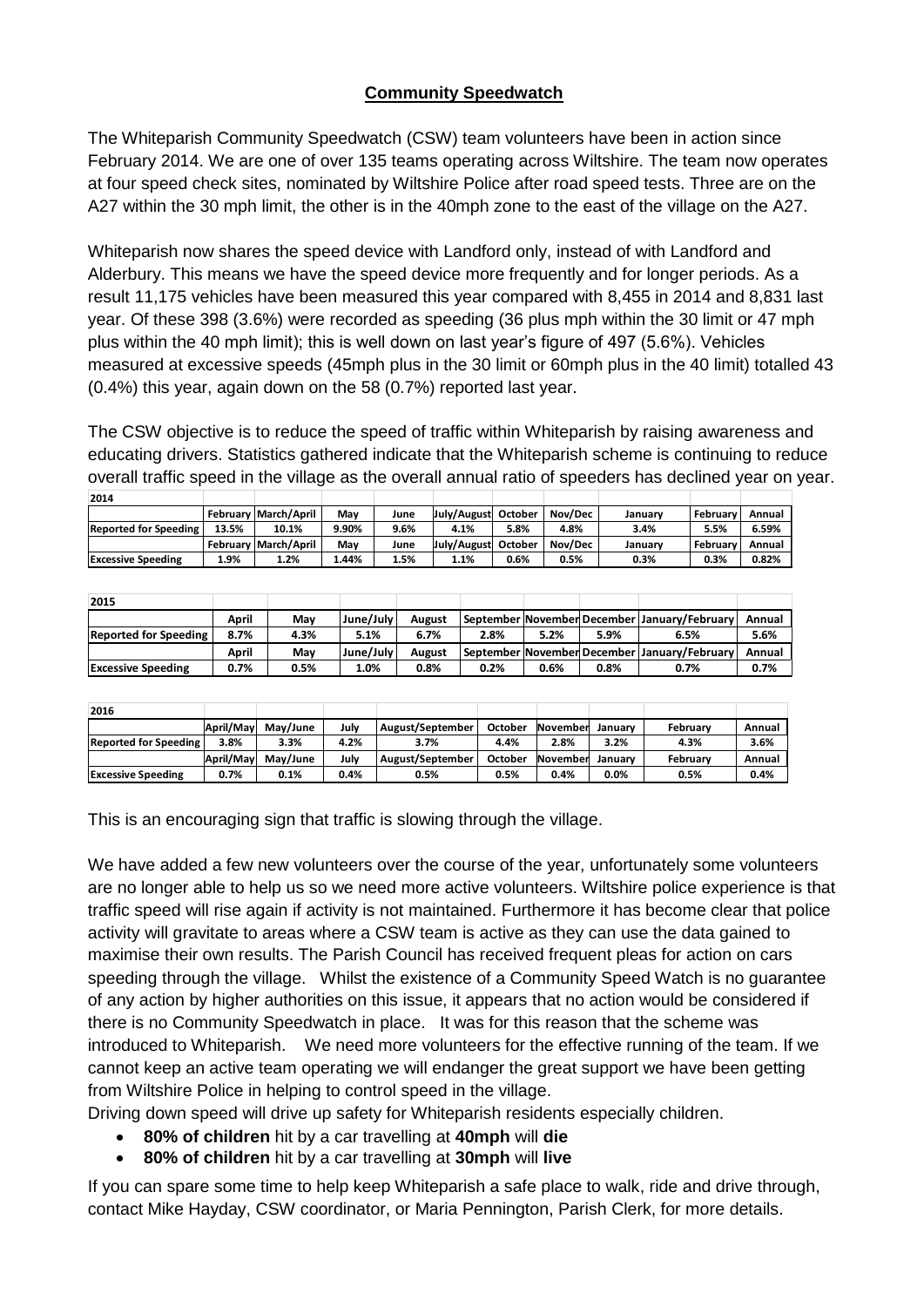### **Area Board**

Whiteparish sits within the South Wilts Area Board, one of 18 Boards in Wiltshire which seek solutions for local issues such as road repairs, traffic problems, footpaths, speeding in villages, litter and facilities for young people.

The Board is the communication channel to Wiltshire Council and an information forum for police, fire service and highways authorities. It has at its disposal £80,000 per year, a combination of capital spending, revenue spending and CATG with sums allocated for spending on such as youth, old people, footpaths etc. Whiteparish's active youth group have benefited from an Area Board grant in the past year as well as the Memorial Centre. The Board has several initiatives maintenance of footpaths, help for the aged and help for those suffering from dementia. Grants are available for these activities if volunteers are found within the Parish to run the activity. Please contact the Clerk to the Parish Council for further information. New priorities may be set for the Area Board after up-coming Board elections.

## **Community Area Transport Group (CATG)**

Community Area Transport Group (CATG) is a forum for entry level consideration of transport issues and schemes within South Wilts. With the support of highways officers it makes recommendations to the Area Board.

The current budget was circa £30,000 but there is no guarantee that it will continue at this level. Parishes are expected to contribute to any project awarded a grant by the Area Board/CATG. Whiteparish Parish Council has received no funds in the past year. The A27 was not selected by Wiltshire Council to be progressed further under Wiltshire Councils Freight Assessment and Priority Mechanism (freight study) though encouragement was given to apply again.

The Southern Area Board has made available a Speed Indication Device (SID) for which the Parish pays maintenance for each week of use. After the demise of the old machine a new one has been purchased by the Area Board and will appear in the village when the turn of Whiteparish comes around.

#### **Memorial Centre and the Memorial Ground**

2016 was a successful year for the Memorial Centre and Ground. The Trustees were able to report at the AGM that overall bookings for the centre and the sports grounds were better than the previous year. Hire income increased by 16% for the centre and 50% for outdoor sports hire. We generated an overall surplus of £5,000, in large part due to the funds transferred when the 100+ club came in house.

A number of key projects have been completed this year. The new cricket square irrigation system and the renewal of the MUGA surface and tennis nets were both major sports ground expenditure items. We also installed a new practice Rugby goal to encourage young rugby players. In the Memorial Centre, we installed a new outside notice board and replaced a damaged light bollard. Internally, with the generous help of Raymond Brown, we acquired a projector, screen and sound system. All of these activities require funding and this year we have been very active in both seeking funding and raising funds for future projects to improve the facilities both in the centre and the Memorial Ground.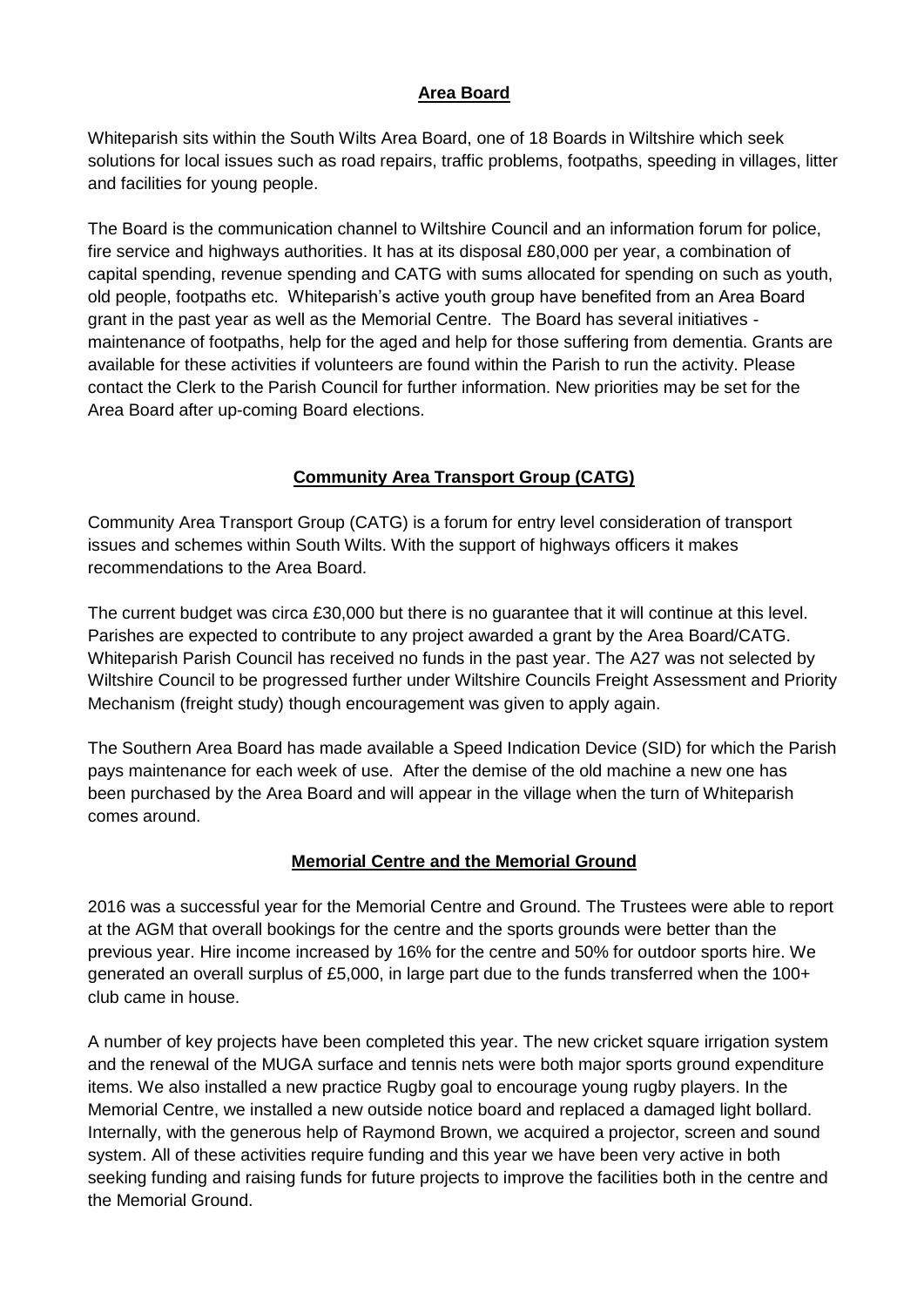We are very grateful to all the 100+ club members who have helped via their donations. We are also indebted to the ladies of the Breakaway Club who as well as being one of our regular hirers, also contributed by providing a magnificent buffet and all the organisation for the 100+ club party which raised a significant amount of money this year. Not satisfied with all those efforts the ladies also donated money to provide a new bench for the play area. The Trustees also ran a Winter Ball to raise funds this year for the first time. The total funds raised and donated this year came to over £7,000.

Looking forward to 2017 we plan to work with the surgery to resurface the car park, hopefully in the spring. We also need to carry out the survey and maintenance of the Newt Pond required under our planning consent. Our other major project is to replace and renew as many play items in the children's play area as we can afford. We will finance this using any grants we can obtain, our own reserve funds, the funds raised in the events we have had in 2016 and hope to raise in events during 2017 and funds generously donated by the Parish Council.

#### **Youth**

Whiteparish Youth Group is about to celebrate five successful years of operation, during which it has provided a range of trips and events for children from Year 7 (age 11) as well as regular Friday evening meetings in the Memorial Centre. Membership is stable in the range of 60 to 70.

Among this year's events have been trips to Thorpe Park, New Forest Water Park, Golden Gecko climbing wall and a Pool Disco at Romsey Rapids. Twenty members travelled to the Isle of Wight for a second residential weekend at PGL Little Canada, where their behaviour was a credit to the village.

The regular Friday meetings have featured activities organised by Go Active and Boomsatsuma, which included zorb footballing, street surfing, graffiti painting and music sessions as well as cookery sessions and sexual health talks.

Fundraising activities have again been well supported. They included an ice-lolly stall at the village fete, another successful Music Quiz run by Martin Fisher before Christmas, and a Race Night in February. Donations were gratefully received from the May Ball Committee and Hampshire Constabulary's tuck shop. WYG has also been a beneficiary of the Waitrose 'green tokens' scheme this year. Additional funding for DBS checks and new equipment was provided by the Area Board, which made a further grant for trips and activities on the understanding that members would undertake some Community Volunteering. WYG members stepped up to the challenge on four occasions: twice helping to clear up the churchyard and using two further sessions to weed/de-moss the MUGA.

In addition to an effective committee the group benefits from no fewer than 55 volunteers who run the Friday evening meetings. Volunteers are required to undergo DBS checks and a qualified first aider is always on hand during meetings. Eleven volunteers passed the Emergency First Aid at Work course in January.

The only cloud on the horizon at present is that the group no longer has access to support from a Community Youth Officer, previously provided by Wiltshire Council.